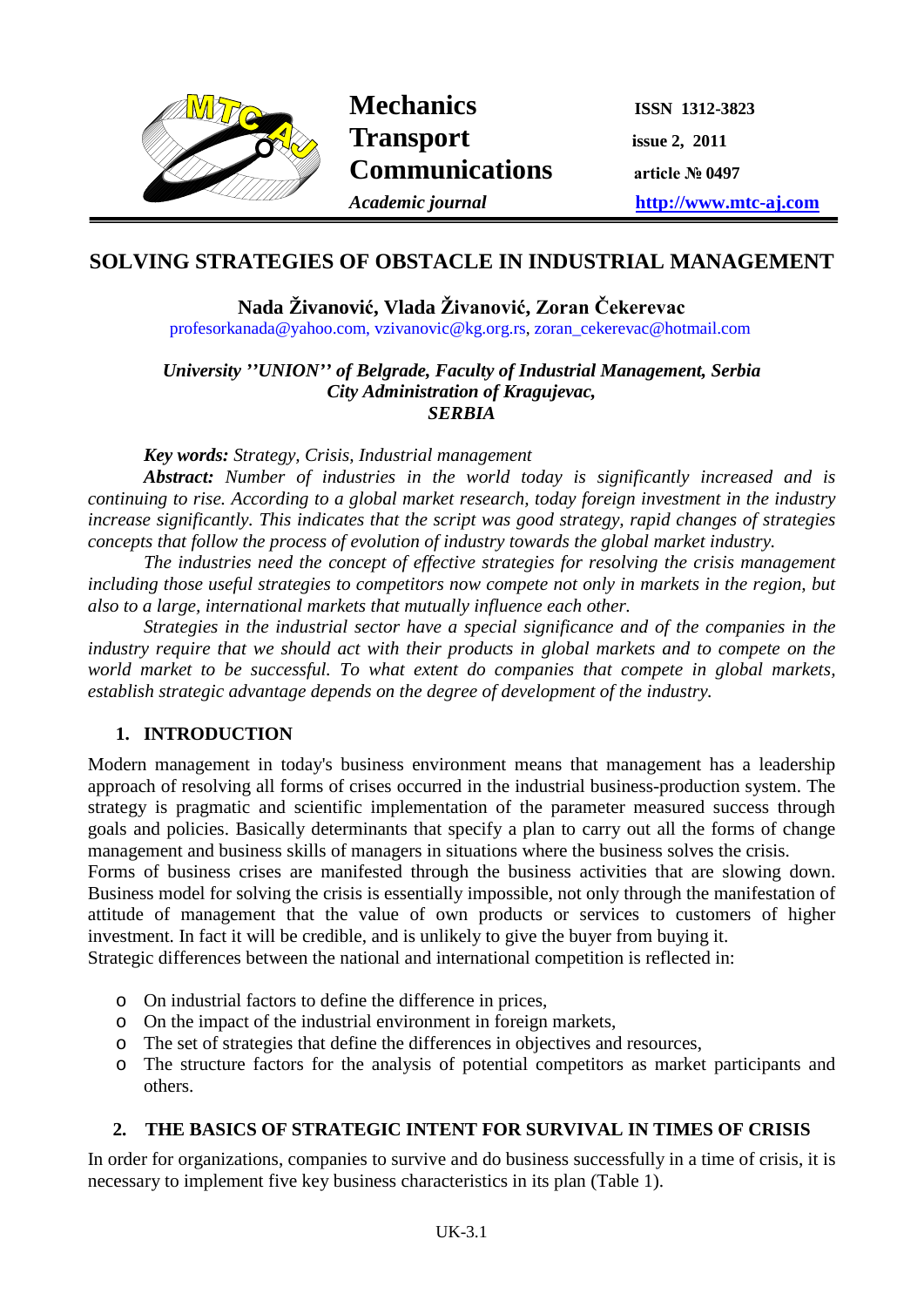| <b>Strategic intent</b>               | Goal                                          |
|---------------------------------------|-----------------------------------------------|
| 1. Maintain perspective               | $\langle$ Clear communication                 |
| 2. Constant research of potential new | < Constant presentation of the value of the   |
| <i>customers</i>                      | product                                       |
| 3. Focus on solving problems, not on  | or services we give the customer              |
| the price for this product            | < Focus on how much the value of goods        |
| 4. Good relations with customers are  | can reduce                                    |
| the key to guaranteed success         | customer operating costs                      |
| 5. Strategic intent implies a good    | < Open discussion with colleagues about       |
| opportunity                           | the value of products and services            |
|                                       | Synergetic relationship<br>between<br>$\,<\,$ |
|                                       | company                                       |
|                                       | management and customer                       |

Addressing the issue of success of management of industrial enterprises for competitive advantage in the global market is related it:

- 1. Creating a global team
- 2. Efficient methods to solve quality and cost-effective changes
- 3. The exercise of market information and technology related to technological innovations that can be used several times.

# **2.1 Creating a global team**

In modern industries by creating a global team is important for a strategy where management implements the concept of winning with the motto ''together''. The strategy is to adopt the common idea of the team and to understand, why the constant development of industrial production to the extent relevant to each participant of the team and for each individual in the team. In the process, management sets the foundation for research methods and techniques that lead to the winning team. Research needs to the attention of management and all parties to focus on finding answers to the question, *What is behind this premise?*

The answers are found in the following:

# *1. Defining the three strategic priorities in this period and the following business:*

Activities have been directed at highlighting the phrase according to which management recognizes and which reads:

#### **''We should point out and strengthen our global team''.**

Clearly will indicate that the company in industrial management in the first plan to emphasize how important the roles they have employed in the industry and how they are crucial for the development and success of the company. Goal and desire is to establish the best basis for progress, together with its employees, to create new programs, products, and to provide development of production programs and business success in the market.

#### *2. Winning along*

Basically it is a strategy and goal of all market-oriented company. How and how it implemented? The basic determinant of industrial management when it comes to market access is to create joint projects realization of business processes and economic strategy to exit from the crisis. Moreover,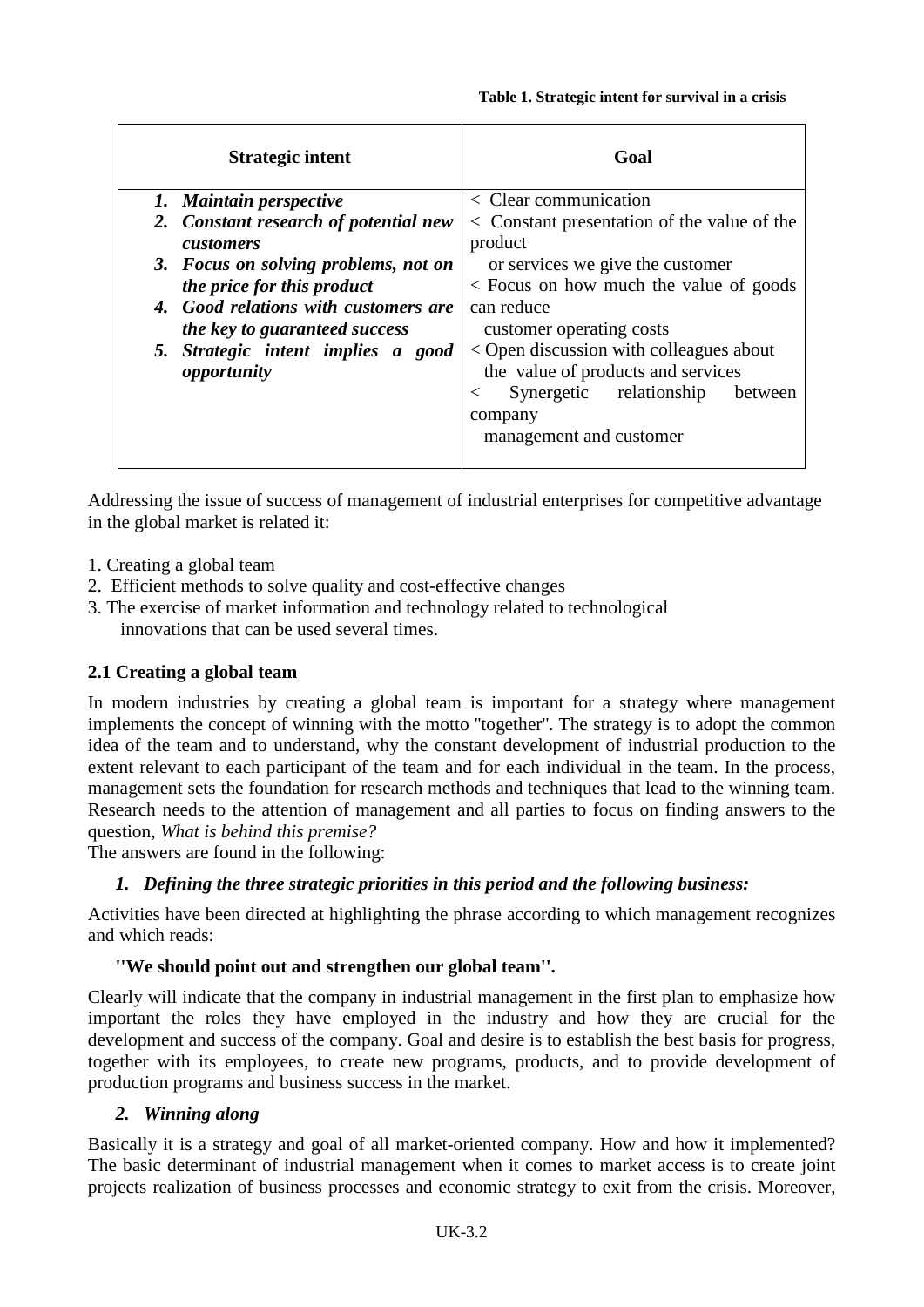each successful management is the one who is willing to face the ensuing situation, to solve the emerging problems in the company and to create good conditions for the continuation of the life cycle of growth and development of the projected program.

#### It is important in business: ''**Always look positively to the desire for winning**''.

The idea of this type should be mapped to professional competence. Inside, the industrial company should implement a strategy of constant competition against each other, and on this basis, achieve victory in a duel with the competition on the international market and on my own, the national market. Winning team must make the most of their opportunities to achieve success and an even better position in the market and win more customers. With the greater will, ability, and emphasis on the job this time leads to success and to secure the best in class.

#### *3. How to become a winning team?*

There are a number of scientific evidence for a good team, but today will be the winner in the industry is achieved when the go in the same direction. It is important that everyone is familiar with its goals and to know who plays what role in the team. It is necessary to provide instruments for the game, namely: market, product and management. This means that each employee plays a key role in the team due to his ability and professionalism.

Table 2 given the significant factors to the success of the team of industrial companies.

| <b>Staff - Global Team</b>                          | <b>Expectations</b>                               |
|-----------------------------------------------------|---------------------------------------------------|
| 1. Basic needs:                                     |                                                   |
| The real positive energy,                           | 1. Desire for success                             |
| paragraph                                           |                                                   |
| 2 Learning throughout the career                    | 2. The continuity of the openness and flexibility |
| 3. New changes offer new opportunities              | 3. Employees are supported if you are prepared    |
|                                                     | for new challenges                                |
| 4. Creating space for making useful decisions       | 4. New decision in favor of the other             |
|                                                     | responsibilities                                  |
|                                                     | 5. Activity, communication with supervisors or    |
| 5. Self-motivation                                  | other personnel employed in order to give         |
|                                                     | proposals on the further development              |
| 6. Taking the initiative to resolve the threatening | 6. Successfully coping with new situations and    |
| changes                                             | only to influence change                          |

**Table 2. Expectations of a successful team**

# **3. MANAGEMENT SUPPORT OFFICE FOCUSED ON UPGRADING AND STRENGTHENING TEAM**

Continuous improvement of industrial operations the company has focused on the ongoing development that is not just about managers and management, but also to all employees. Successful business is based on the realization of regular training courses and education employees for all tasks requiring the application of modern methods and techniques applied in industrial production, in order to achieve high product quality and overall operations.

The main challenges that are difficult to overcome the problems incurred as a result of the global market crisis, and will remain competitive and known for its superb quality of the product or brand. Economic Conditions of the main obstacles to rapid progress in the management of this area. Success is achieved strong desire of the team to overcome the main causes of the crisis now and in the current period. Each individual creates awareness and knowledge that is part global bog team, and just as a good professional is to contribute to the successful results of operations of the system.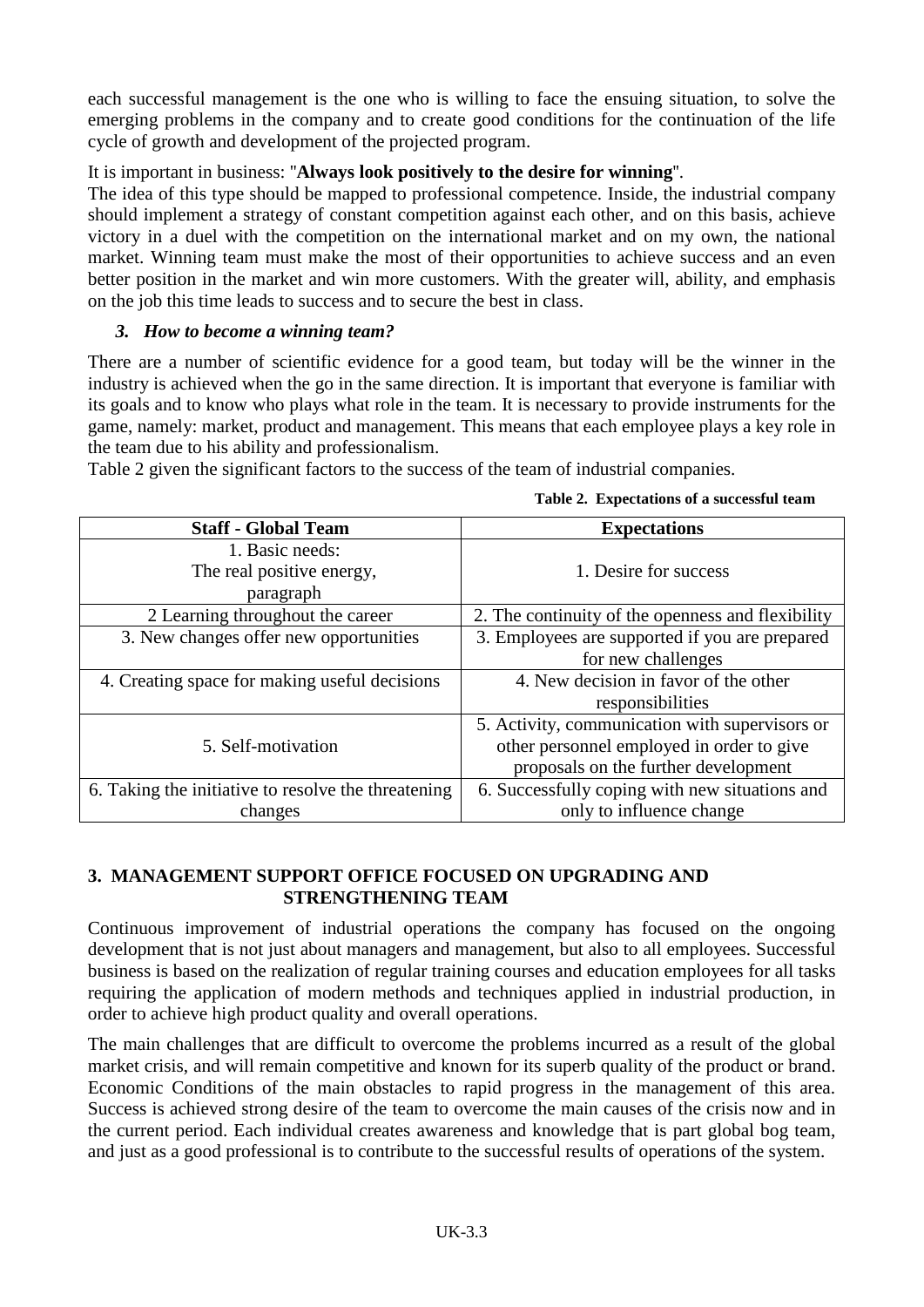### **3.1 Global Excellence (Global Excellence)**

The economic situation globally, according to the international scientific and pragmatic research results definitive criteria that are difficult to resolve the factual circumstances of market economy if it does not overcome the underlying causes of the crisis within the company and overall management. Global excellence is a prerequisite that must be planned in the business to create a good basis for further progress for outstanding achievements. This includes: low costs, high quality management system, high quality skills of employees and their expertise to work tasks and the high quality of the products and services, participation of all employees in a team-solving tasks and activities in the process, progress in this, the continuity in the implementation of These activities and conditions imposed by the market and customers. Planning of these items on their way to their implementation provides a secure support for the resolution of all forms of crises that have occurred or will occur in the future.

Important role in achieving excellence in Accommodation provided some of this class is the introduction of needs by the management to change the concept of such organizational structures of industrial companies. The business results for companies engaged in industrial production show that this is often an obstacle where the management is faced with complex issues, but if required by the market solution is inevitable. Changing the structure of the organization in certain segments of the company or macro can be a condition for the effective implementation of the business. Expectations are that the employees open access to the changed situation and to advocate, and how to succeed, to focus on new beginnings.

### **3.2 The role of management in terms of new demands**

Expectations of business associates capacities are large, because of management and managers are expected to prepare employees for future requirements and changes to overcome everyday challenges. Managers need to successfully lead their teams vigorously and with feelings of selecting the right members of the team. To be set clear goals, that they are ambitious in resolving the crisis, and leading to a successful evaluation of performance of all employees.

#### **3.3 Buyers of industrial products**

Without customers in the global market can not exist any one industrial company? This is the best idea management. Customers should be focal point of all business and production activities. Each job and company should be connected with customers. Industrial business involves the separation of the two types of customers, including:

- Customers who are driven by innovation and support them
- Customers who support the other not innovation strategy.

Customers in other categories actually less talk to their suppliers about innovation.

The point is that management recognizes this category of all customers and to cooperate at the highest level.

Global industrial production implies high expectations from customers. Expectations are focused on customer preferences for new projects, new innovations, joint plans, modern business, meeting human needs, environmental protection. For management this means that the way of resolving the crisis created and established that the interaction with customers as participants in the process. Built a mutual trust between companies and customers, and management and markets.

Re-engineering of industrial organization could be a good solution for customer expectations. Establishing effective and the main organizations at the international level in a form that suits modern formulas of successful business management is a new venture the new challenges of industrial production. The new structure is designed as a new strategy for the manufacturer and the capacity for its innovative plans and communication with markets on a global scale. This is a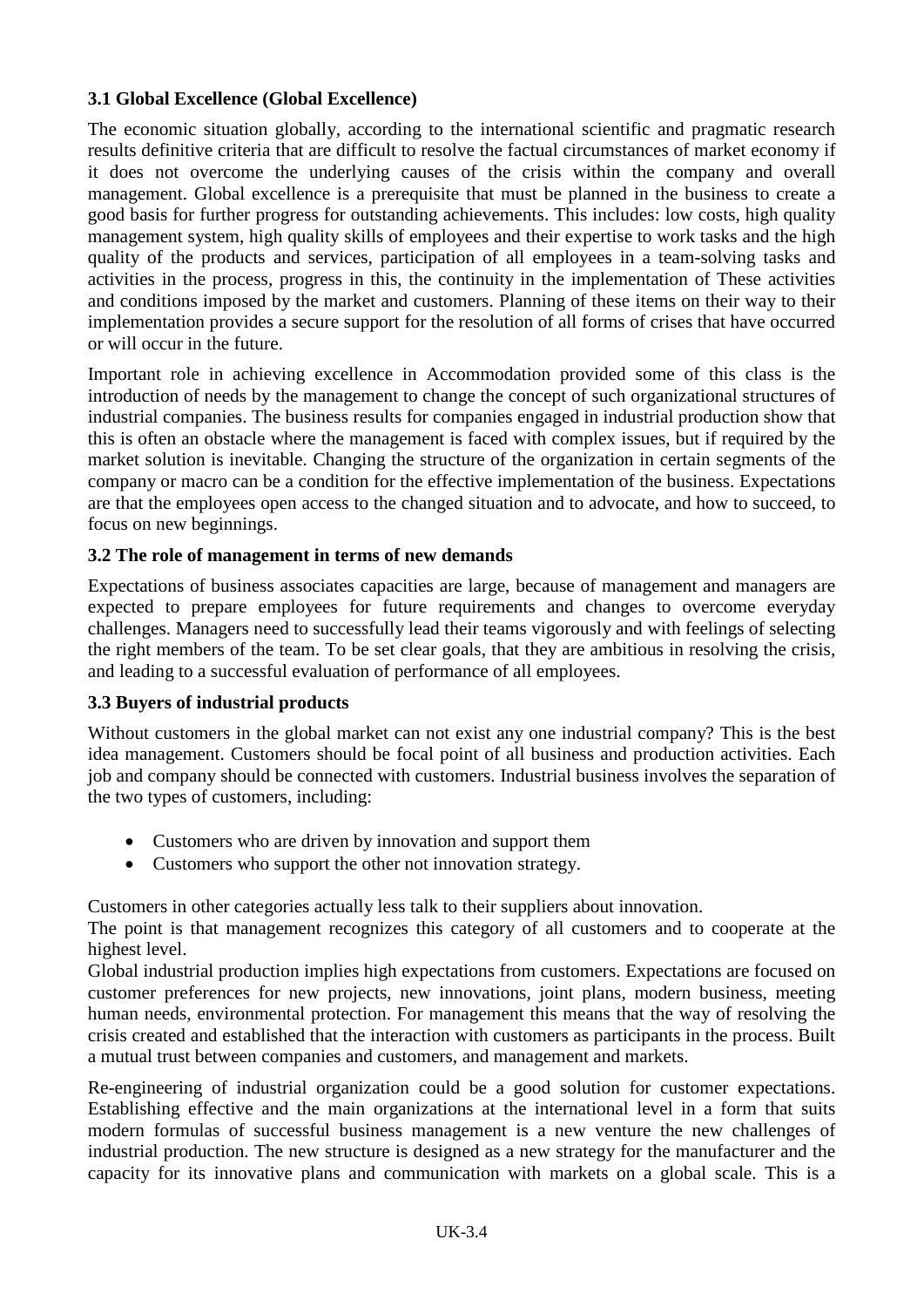strategic priority for companies in the industrial systems business. That is the new quality of relations with customers and personal relations manager with individuals as consumers is a priority.

### **3.4 Technology and Methodology of the industrial business**

Of an industrial business involves new methods, techniques and technologies at the same time requiring high costs in terms of research and development. Highlighting the team of researchers is especially important components. It is a way to identify the areas and domains that will generate profit in the future. In the modern technology industry contributes significantly to decreasing production costs and overall operations.

The ability of management is reflected in a wide range of selling similar products in different national and international markets as a great benefit to the company. Modern technology results in being able to be applied in the industrial enterprises of international markets, especially when funding for research and development of large farms of individual national markets.

#### **3.5. The concept of mobility of production**

Particularly important case in crisis management industry refers to the mobility of production and services. For example, in heavy industries, construction, foundries, and others. Companies moving staff from country to country to build various projects and others. The manufacture of this is important because it can be fixed costs to significantly reduce the occurrence of the same company in several national markets.

Especially if it is justified to achieve its precedence over other companies because it creates the possibility of greater employment of people and greater exploitation of mobile industrial equipment. Combining different options, sources of resources, joint statement, coming to the realization of global benefits, as well as new methods of survival strategies of industrial Accommodation provided a sharp and fast paced market. For the management of the strategy conceived the existence of significant interaction the aspects of modern business.

#### **4. CONCLUSION**

Industrial production and strategies for addressing obstacles on the road to global competition has been widely studied. There are many obstacles that can prevent you from becoming a global industry in general. Even when the benefits of competition beyond global barriers overall, the barriers can affect the strategy of market scenarios, with national companies that do not compete in the global market. Some of these barriers are economic in character and raise the direct costs of global competition. The other, it does not affect the direct costs but not increase the complexity and managerial jobs. The third category of barriers relates to the institutional constraints and the social environment. Also, some obstacles can be related only to resource constraints. To study possible obstacles (crisis operations at a given time) are important:

Obstacles to achieving competitiveness in the global market to solve these problems, management strategies include the factors for the duration of production cycles and lead time duration of the cycle. Short-term product cycles, rapidly changing technologies and related trends, one can not go and support of the global competition of. Geographical proximity to national markets, centralized production, modern product development, marketing activities that may create delays in market demand may also be acceptable in all industries and economy.

Obstacle is determined as a lack of world demand.

Global competition in the industry can not exist if there is demand for such products not only in a national country, but in many countries. It occurs in companies if the industry is new, or products and services meet the needs of only one group of consumers, which occurs only in some markets.